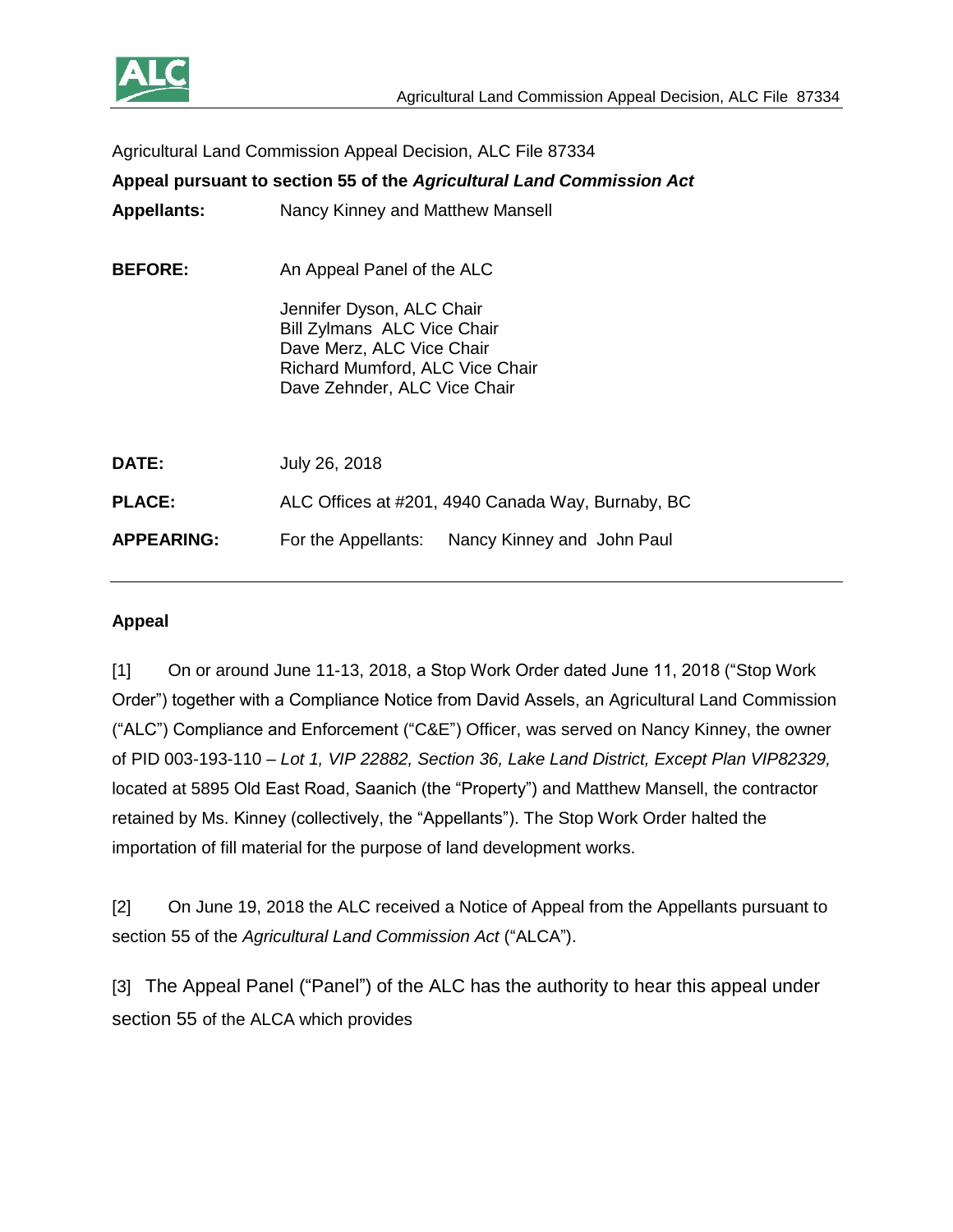

*55 (1) A person who is the subject of a determination, a decision, an order or a penalty under section 50, 52 or 54 (1) may appeal the determination, decision, order or penalty to the commission by serving the commission with a notice of appeal.*

*(2) On an appeal under this section, the commission may*

*(a) confirm or reverse the determination, decision, order or penalty, or*

*(b) refer the matter, with or without directions, back to the person who made the initial*  determination, decision or order.

[4] The Appellant, Nancy Kinney is requesting the Stop Work Order be reversed.

## **The Appeal Process**

[5] On June 19, 2018 the ALC received a Notice of Appeal on behalf of the Appellants pursuant to section 55 of the ALCA. The Notice of Appeal was acknowledged in a letter from the ALC dated June 20, 2018.

[6] On June 25, 2018, the Panel provided direction regarding procedure related to the Appeal Hearing and applicable timelines (the "June 25, 2018 Directions"). The June 25, 2018 Directions included timelines for the submission of additional information and representations.

[7] On June 25, 2018, the Appellants were provided electronic access to the information that was before the ALC C&E Officer Assels when he made the Stop Work Order under appeal, and to a copy of the Stop Work Order itself ("ALC Documents Package").

[8] In the June 18, 2018 correspondence, the Appellants requested a stay of the operation of the Stop Work Order because of the current availability of fill, and the need to take advantage of the dry summer weather. Written arguments received from C&E Officer Assels (dated June 22, 2018) and the Appellant Kinney (dated June 25, 2018), were considered by the Appeal Commissioners. On June 29<sup>th</sup>, 2018 the Appeal Commissioners issued a decision declining to stay the Stop Work Order until the July 26, 2018 Appeal Hearing on the grounds the Appellants would not suffer irreparable harm if the stay was not granted, and because the balance of convenience did not favour granting a stay.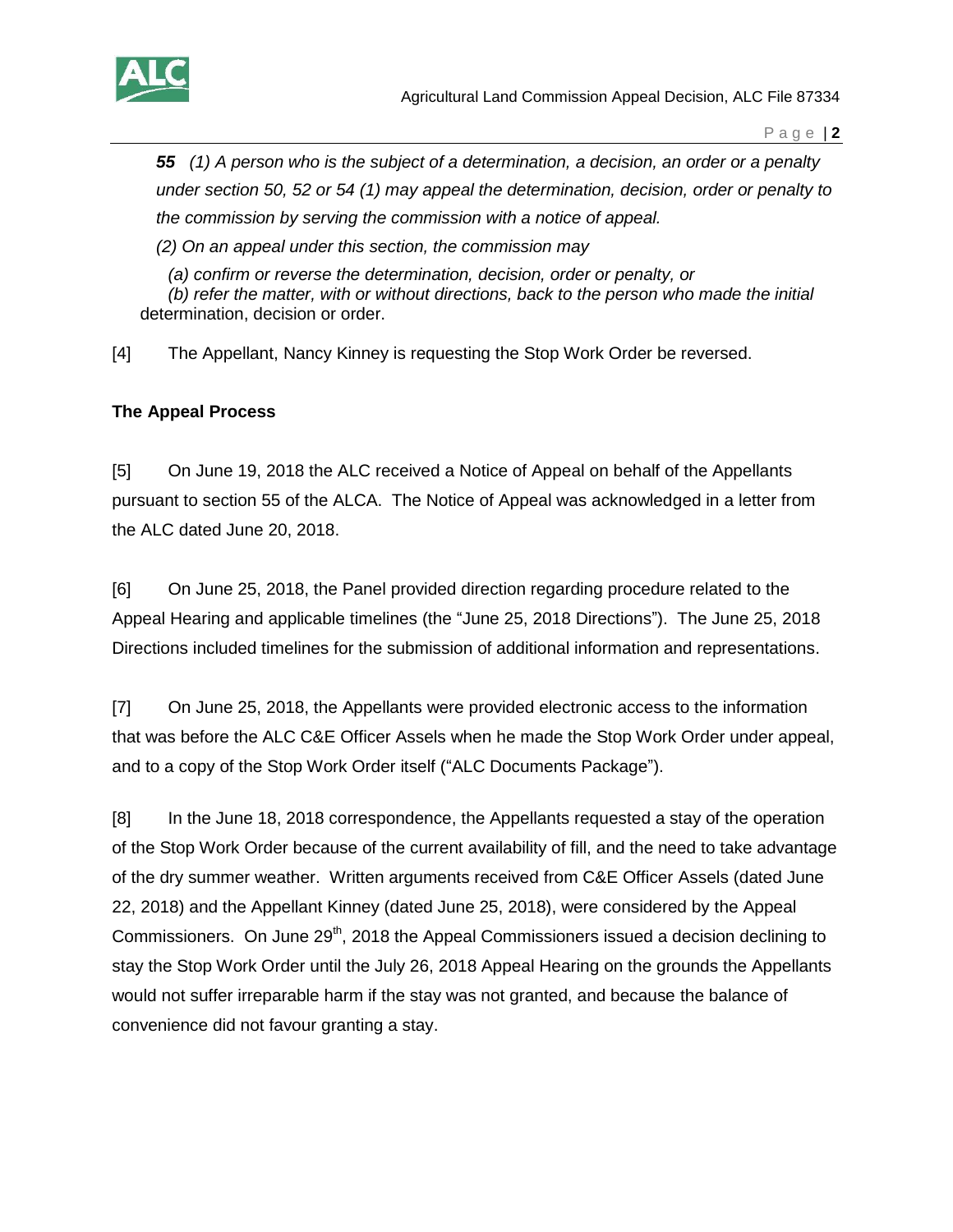

[9] The Appeal was conducted by way of an oral hearing which was attended by the Appellant Kinney, and John Paul, a Professional Agrologist, (Sunny Uppal attended as an observer). The ALC did not attend the hearing and submissions from the ALC consisted of the ALC Documents Package.

# **Background**

[10] The Stop Work Order relates to the property located at 5895 Old East Road, Saanich, BC (as defined above, the "Property"). The legal description of the Property is:

PID 003-193-110 – *Lot 1, VIP 22882, Section 36, Lake Land District, Except Plan VIP82329,*

[11] The Property is 6.9 ha in area and is located within a designated agricultural land reserve ("ALR") as defined in section 1 of the ALCA.

[12] The involvement of C&E staff of the ALC with the Property began in 2016. Timeline highlights follow.

- In May 2016, an ALC file # 50503 was opened on the Property in which the Appellant Kinney indicated her intention to fill the Property with 65,000 cubic meters of fill to improve its usefulness for a proposed horse boarding facility. Two reports submitted in support of the fill proposal one dated December 2, 2015 by John W. Paul P. Ag. *"Agrologist Report for 5895 Old East Rd, Saanich, BC*" and a second dated March 11, 2014 from Ryzuk Geotechnical (authored by Land Campbell P. Eng.) provided both a rationale for filling (to enhance agricultural potential) and cross sections of fill profiles. However, there was no evidence that the Appellant Kinney proceeded with the project and the file was eventually closed due to inactivity on the Property.
- In letters dated May 2, 2016 and June 1, 2016 ALC counsel (L. Herbst) responded to the Appellant Kinney's e-mails to Kim Grout, ALC Chief Executive Officer about the proposed fill project. Ms. Herbst stated that the ALC had not provided the confirmation sought under s. 9(c) of Saanich Bylaw to Regulate or Prohibit the Deposit of Fill on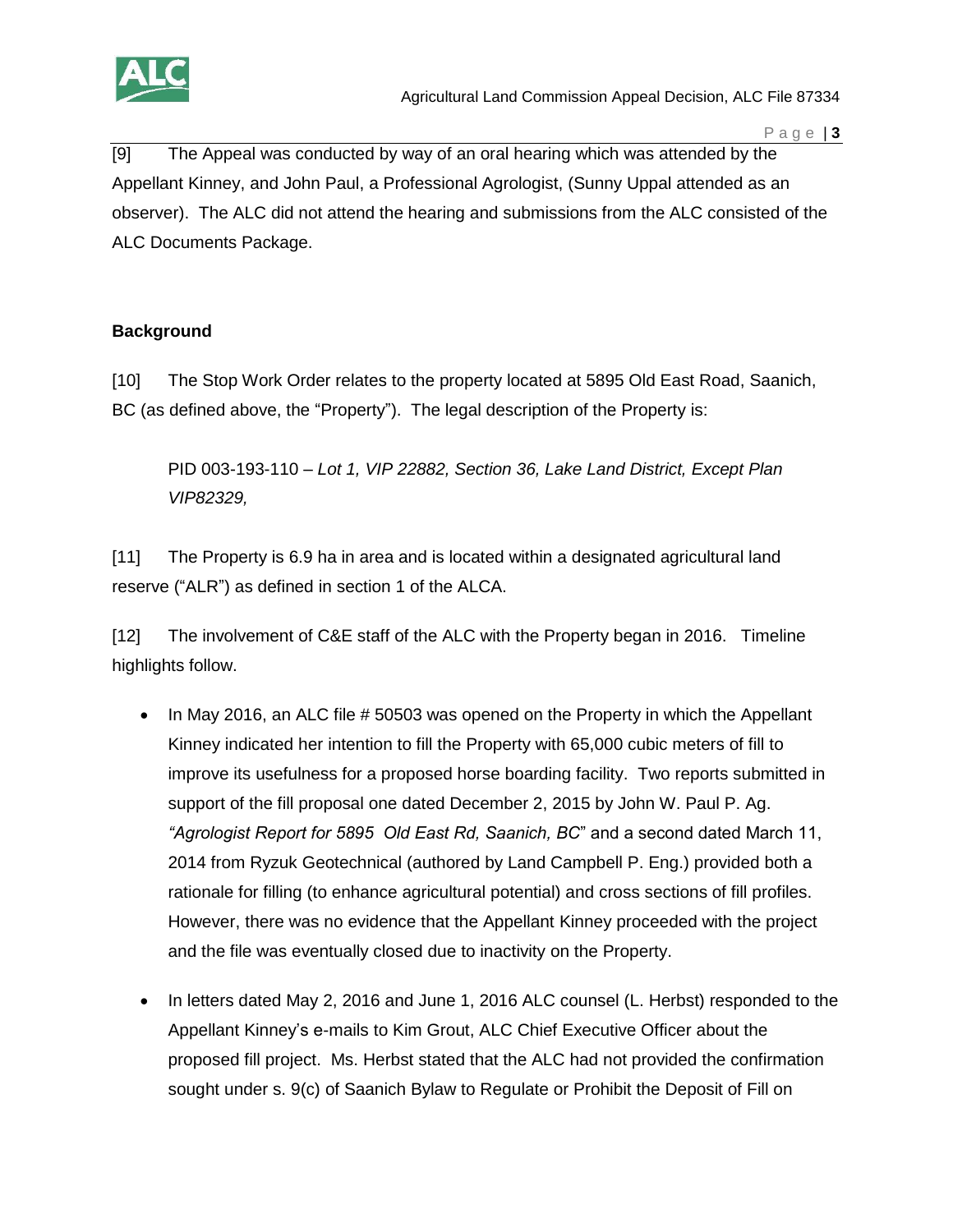

Lands in the District. Ms. Herbst stated that if the Appellant Kinney made a non-farm use application that was forwarded to the Commission by the local government the application would come before the commissions who would make a decision. On the Appellant Kinney's advice that she was proceeding with the proposed fill project, Ms. Herbst stated that the matter had been referred for review to a C&E officer of the ALC.

- The Property was inspected on May 28, 2018 by ALC C&E Officer David Assels who observed a sign on the Property indicating that a Soil Deposition Application was submitted to the District of Saanich for filling the Property with 65,000 cubic meters of fill to create access and usable space on the property. The ALC C & E Officer Assels was also aware of a May 23, 2018 e-mail from District of Saanich staff to the Appellant indicating that the District was unprepared to issue a fill permit until given authorization from the ALC.
- On or around June 11-13, 2018, ALC C&E Officer Assels served a June 11, 2018 Compliance Notice and Stop Work Order on the Appellant Kinney, and submitted another Compliance Notice (with the June 11, 2018 Stop Work Order) dated June 12, 2018 on the Appellant Mansell of Finish Line Transport (the fill contractor), to prohibit the deposit of fill on the Property.
- The June 11, 2018 Compliance Notice took note that ALC staff had suggested on several occasions in 2013-2016 that the Appellant Kinney seek the Commission's approval for the proposed deposit of fill by application under s. 20 of the Act. The Compliance Notice stated that the proposal for filling of the Property relates to land development works for which the Appellant Kinney had not established that the proposed filling was required for farm use. The proposed volume of fill is significant. The agrologist, Dr. Paul, characterized the proposed fill deposit as one which would improve accessibility of horse facilities but did not suggest that depositing fill was necessary to or part of those horse facilities. The fill proposal is not necessary to and is not part of the designated farm use of "horse riding, training and boarding, including a facility for horse riding, training and boarding. The Compliance Notice referred to ALC Bylaw No. 2, Placement of Fill in the ALR, sections 5-6, which addresses when the placement of fill under the Regulation is considered necessary and to what threshold.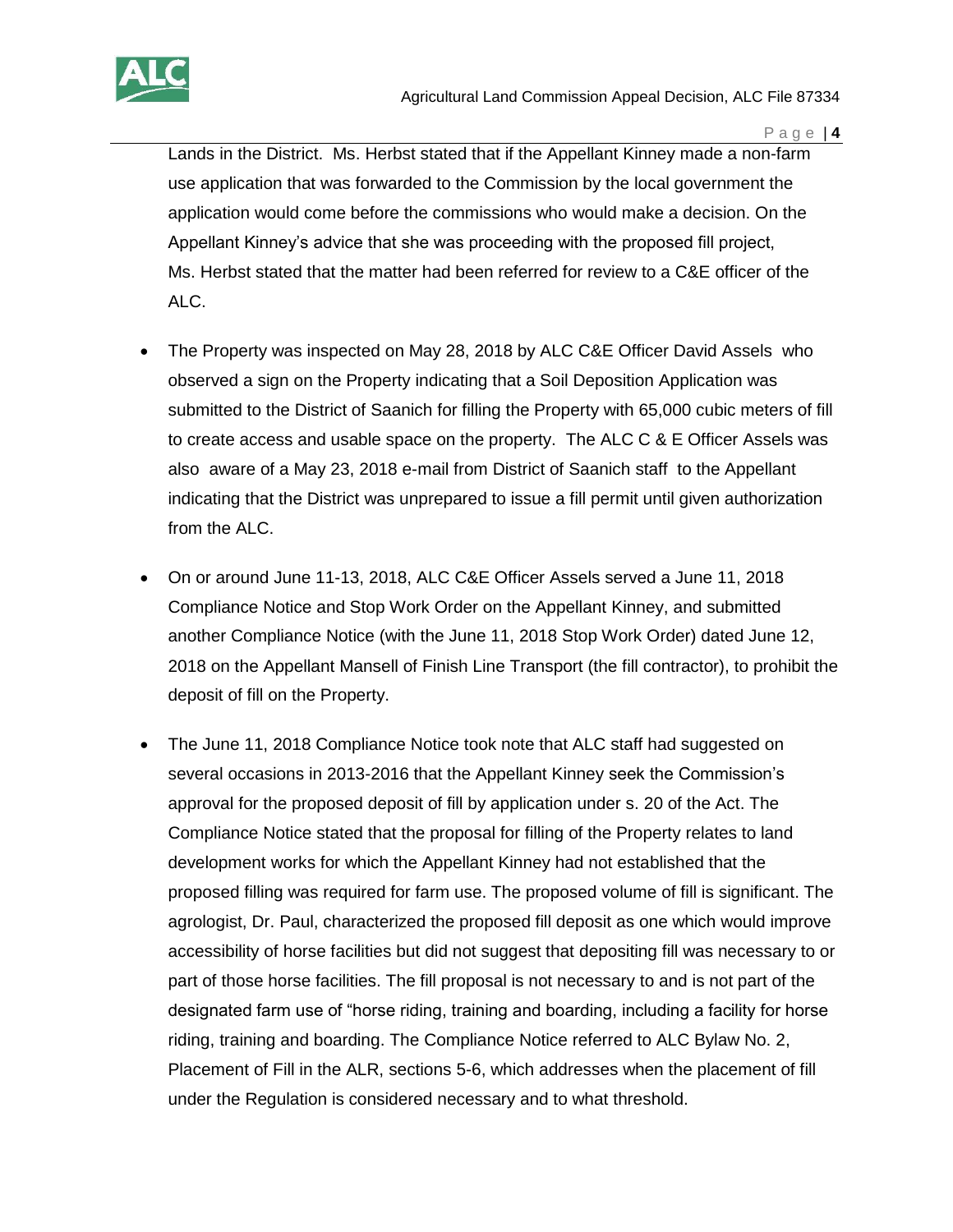

- In correspondence dated June 18, 2018 the Appellants submitted a Notice of Appeal of the Stop Work Order, and sought a stay of the Stop Work Order pending resolution of the July 26 Appeal so as to take advantage of available fill and dry weather.
- On June 22, 2018 ALC C&E Officer Assels provided a submission opposing the application for a stay of the Stop Work Order which referenced two judgments (*Tree To Me Agricultural Products Inc. v. British Columbia (Agricultural Land Commission),* 2010 BCSC 1647 and *Kandola v. (British Columbia) Agricultural Land Commission,* 2016 BCSC 2511). ALC C&E Officer Assels indicated that the rationale for the Stop Work Order is as set out in the June 11, 2018 Compliance Notice, including enclosures. He stated that the proposed filling was not "necessary" for farm use. He further stated that the Stop Work Order was consistent with Commission Bylaw No. 2, Placement of Fill in the ALR, which provides guidelines on when the placement of fill is considered necessary. He further stated that an expert's opinion is never determinative and that the Appellant Kinney would not suffer irreparable harm because the deadline for filling was self imposed. The balance of convenience, he said, weighed against granting a stay in light of the purposes of the Commission, and the potentially irreparable and certainly significant harm the filling project would cause to agricultural land. If the stay was granted, the Owner could complete or substantially advance what the Stop Work Order tried to stop even if the appeal was dismissed thereby defeating the purpose of the Stop Work Order.
- A June 25, 2018 response from the Appellant to ALC C&E Officer Assels June 22, 2018 correspondence set forth arguments that:

- She had a reasonable prospect of success on appeal. She was proposing a farm use of the Property and wished to place fill according to s. 2(5) of the Regulations. She argued that the ALC could not require an application because it does not have statutory authority to do so;

- To use the Property for farming, a large previously mined area must be restored by replacing the soil that was excavated by a previous owner. Without such restoration, the "pit" that exists is not capable of sustaining any sort of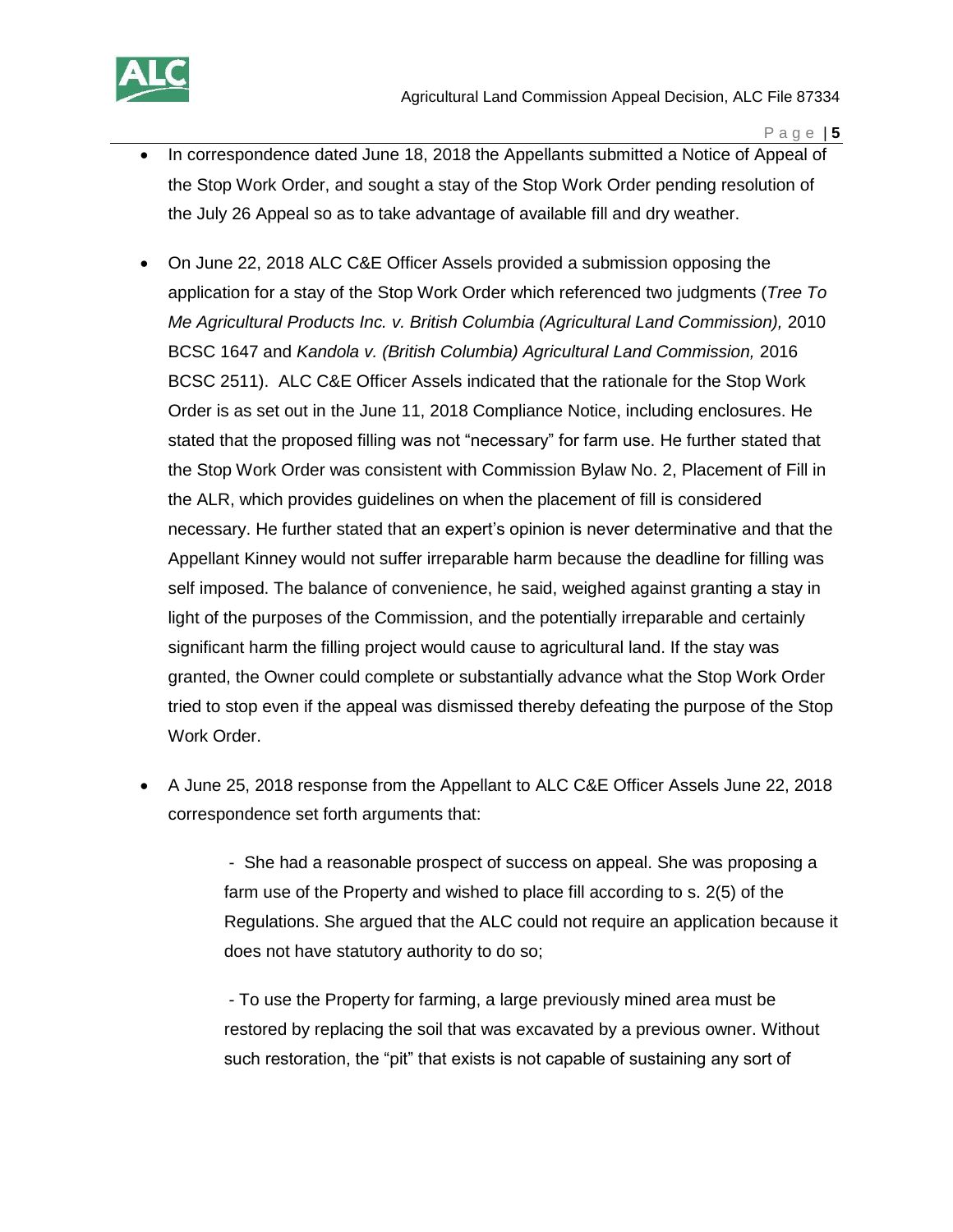

agricultural use. The "pit" separates portions of the Property. The "pit" needs to be filled to form a reasonable grade.

- Commission Bylaw No. 2 and section 20 of the ALCA are not applicable to the Property.

- The ALC has not made any Order, Determination or Decision on necessity and has no evidence to support their opinion. In contrast, she has led evidence showing it is necessary.

- *Tree To Me Agricultural Products Inc. v. British Columbia (Agricultural Land Commission),* 2010 BCSC 1647 and *Kandola v. (British Columbia) Agricultural Land Commission,* 2016 BCSC 2511 are distinguishable.

- She will suffer irreparable harm because she will miss a month of dry weather for safe placement of fill and may lose access to the fill material. If she makes a non-farm use application, she will lose the protection of the Farm Industry Review Board. Further, the Property is not productive and has lost years of productivity due to its challenging topography; and

- The balance of convenience favours her application. She has a reasonable chance of success on appeal. The order was issued unlawfully. She has shown the project is necessary and the ALC has not shown it is not necessary. The onus should be on the ALC regarding necessity. She will lose dry weather and access to fill during a peak month of excavation projects. The agricultural integrity of the land will not suffer if the stay is granted. The project is supervised by accredited experts to ensure that the land is reclaimed for farm use. The land will lie dormant and not be used for agriculture if the stay is not granted.

 The Appeal Commissioners considered the above noted arguments provided both for and against the stay of the Stop Work Order and declined to stay the Stop Work Order in a letter dated June 29, 2018 for the following reasons:

> "
> 
> <sup>"</sup>
> I The Appeal Panel acknowledges that the Appellants do have a reasonable *prospect of success at the July 26, 2018 Appeal Hearing, but that prospect alone does not compel the Appeal Panel to grant the stay of the Order.*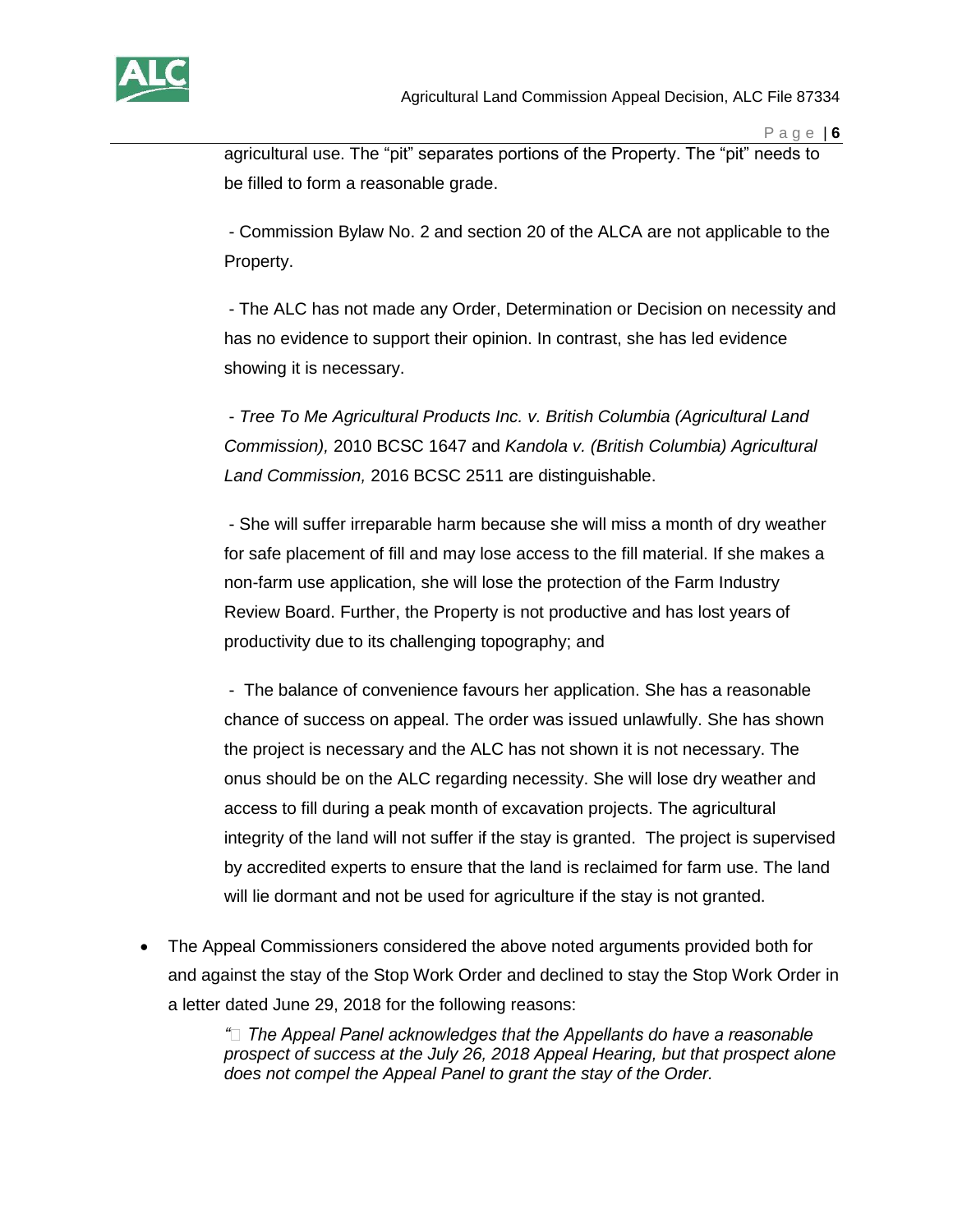

Agricultural Land Commission Appeal Decision, ALC File 87334

P a g e | **7**

*p* The Appellants will not suffer irreparable harm if the stay is not granted, *because dry weather generally continues into August and September. In addition the Appellant has had ample opportunity to make an application (for non-farm use) to the ALC for the fill prior to their June 30, 2018 deadline.* 

 $\Box$  The Appellants have not convincingly argued that the balance of *convenience trends in their direction. The ALC C & E's concerns about this fill project are borne out by experience with other fill projects throughout the province. Specifically, there is concern that if the ALC is not involved it is possible that professional oversight may not occur (as this is at the discretion of the Appellants), and that the fill project will not be completed appropriately, with the correct amount and appropriate quality of fill, or with assurance of arability on completion. In addition there is no certainty that the proposed farm structures will be constructed as proposed. "*

- A June 29, 2018 letter from the Appeal Commissioners to the Appellants requested additional information about:
	- *1) The total "final" usable area created by the filling, and in particular the combination of the fill area to the new ridgeline back to and including the existing field – i.e. how much overall pasture is being created.*
	- *2) The existing slope incline prior to filling, and the proposed slope incline after filling.*

## **Appellants' Submission**

[13] The Appellants provided all the background material referenced above at the July 26, 2018 Appeal hearing in addition to two additional reports both dated July 13, 2018. The additional reports provided the following information:

[14] Ryzuk Geotechnical provided a July 13, 2018 response to the ALC's June 29, 2018 letter requesting additional information, indicating that approximately 0.9 ha would be made "usable" by the fill project (that is currently unusable), and that and additional 0.64 ha of the currently usable 2 ha pasture would be filled in order to transition the 0.9 ha filled area to the existing usable pasture at the east portion of the Property. The purposes of filling the 0.64 ha area is to ensure safe machinery movement.

[15] John Paul, P. Ag. provided a July 13, 2018 update to his Reports, referenced above (the "Update"). The Update was prepared in response to the Stop Work Order and follows on Mr. Paul's reports dated December 2, 2015 and June 14, 2018. The Update concludes that the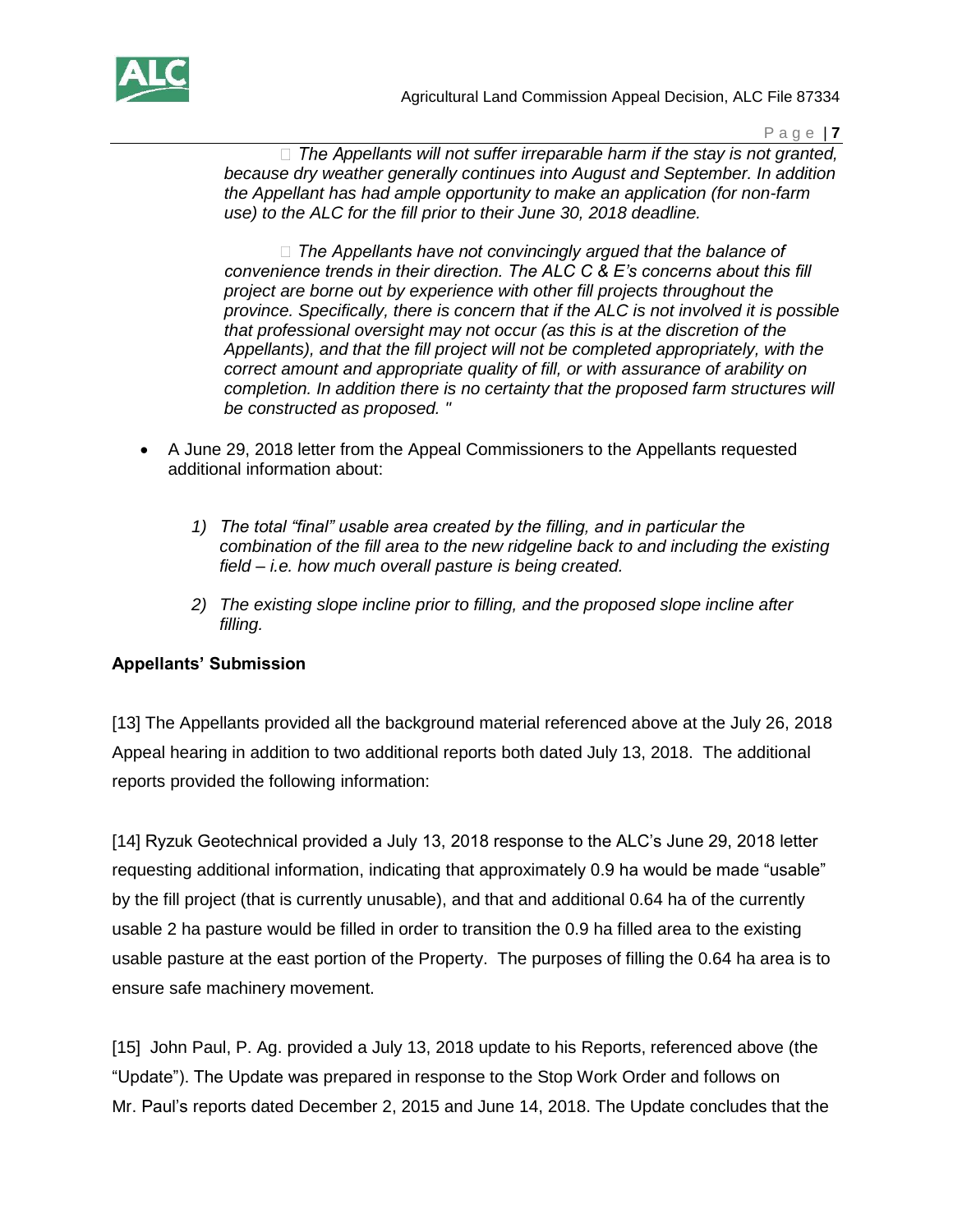

decision to issue the Stop Work Order did not consider the facts regarding the Property, the ALCA and Regulations, and the objectives of the ALC. The Update also references seven (7) examples of filling in the ALR with C&E involvement and alleges inconsistencies in ALC C&E approaches to fill projects. The Update concludes that the suggestion that the ALC be involved to ensure the work is completed appropriately is not necessarily true, and that the Stop Work Order should be removed.

[16] At the July 26, 2018 Oral Hearing, the Appellant Kinney described to the Appeal Commissioners the history of her involvement with the fill project (since 2016), and her desire to establish a horse boarding facility on the Property. The Appellant outlined that the current facility layout is not satisfactory because there is no accessibility between the developed upper stall/riding ring area, and the existing east pasture. There is a trail, but it is not usable.

[17] The Appellant indicated that filling the originally excavated gravel pit area would connect the two portions of the Property. She argued that Section 20 of the ALCA indicates that the placement of fill is a non-farm use unless it is allowed by the ALC Regulation, and that a horse boarding facility is allowed by the ALC Regulation, and therefore filling is permitted. She argued that the Stop Work Order was made without statutory authority.

[18] The Appellant also indicated that if she makes a non-farm use application for the fill project she will not be protected under the *Right to Farm Act*.

[19] The Appellant submits that the Stop Work Order was made unreasonably, citing *Tree To Me Agricultural Products Inc. v. British Columbia (Agricultural Land Commission),* 2010 BCSC 1647 which indicated that an Stop Work Order of the ALC must be reasonable. The Appellant also submits that the Stop Work Order was made without evidence that the fill project would harm the Property, unreasonably dismissing the expert reports of Geotech and the Agrologist without providing any expertise of its own.

[20] John Paul, the Agrologist who accompanied the Appellant Kinney at the hearing also provided *viva voce* evidence as to the necessity of the filling to make the Property useful for a horse boarding facility – to connect the upper and lower areas of the property.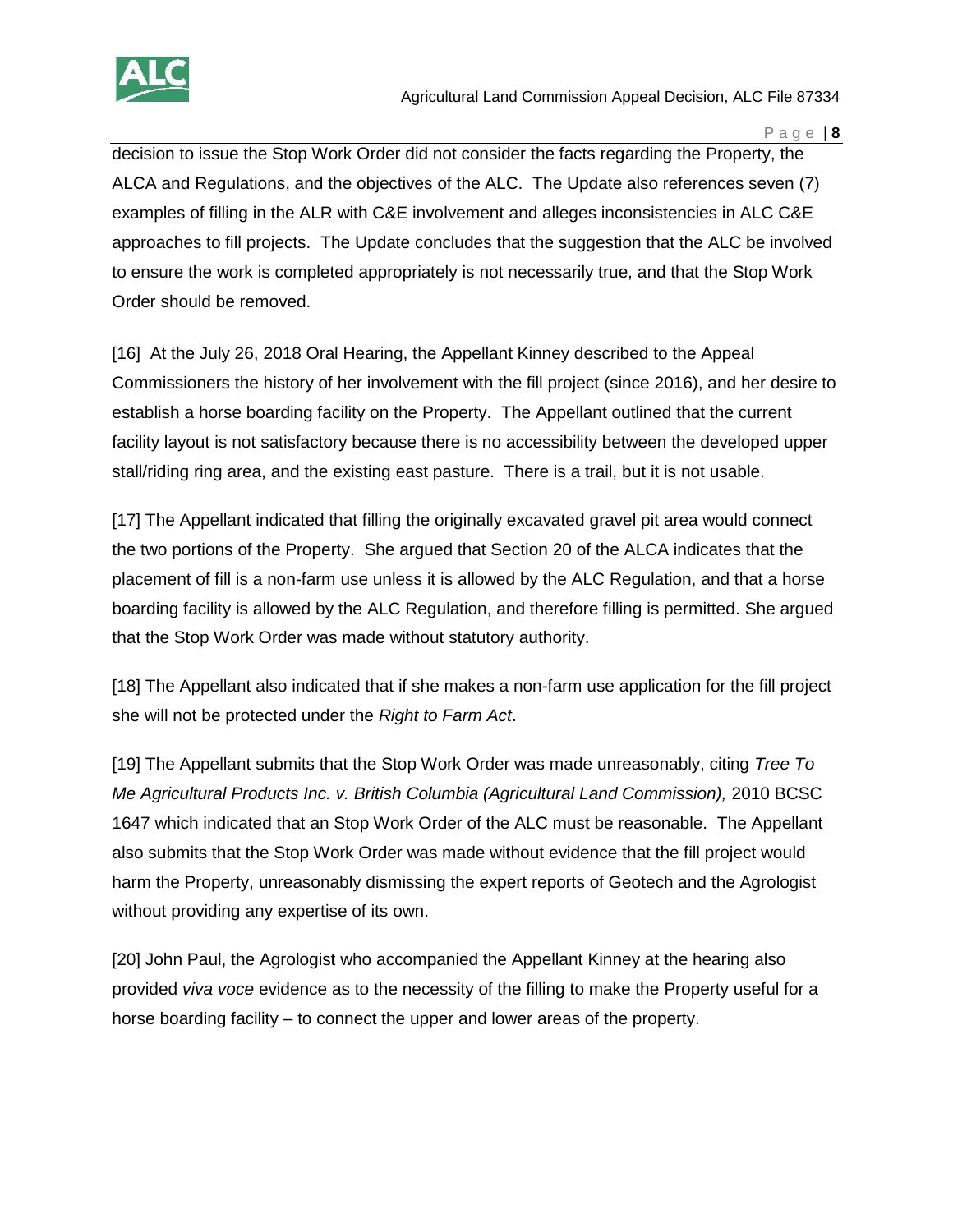

[21] The Appellant Kinney argued that she believes that the proposed fill project is permitted outright by the ALCA and regulation because the fill project is for agricultural uses (a horse boarding facility, and cannabis production).

[22] The Appellant Kinney requests that the Stop Work Order be reversed on the grounds the fill project will enhance the agricultural potential and agricultural use of the property, consistent with the ALCA and Regulation, and the purposes of the ALC.

# **Discussion and Findings:**

[23] The Panel finds the ALC C&E Officer's concerns with the fill project to be appropriate given its scale and the limited net usable area arising from the fill project. Currently there is approximately 2 ha of existing usable pasture. An additional 0.9 ha of pasture would be created, but at the expense of creating a slope on 0.6 ha of the 2 ha area. The final grades of the fill project would create a new 0.9 ha area, joined by a filled, sloped 0.6 ha area to a 1.4 ha area of original grade pasture.

[24] The Panel finds that there is no compelling evidence submitted that gives comfort that the fill project outcome would benefit agriculture. This is because there is no way to ensure that the fill project will substantively improve the Property for agriculture. Though 0.9 ha of pasture would be created, 0.6 ha of existing pasture would be covered by fill, at a grade that might not be useful for cropping or pasture. In addition the Panel finds that it is impossible to be certain that the agricultural activities would be developed after the completion of the fill project. The Panel is not aware that any active agriculture is occurring on the presently usable areas.

[25] The Panel finds the direction of C&E and other ALC staff to the Appellant Kinney to submit a non-farm use application for filling to be consistent with its interpretation of the ALCA and Regulation, and with other advice provided for similar fill projects of this scale throughout the ALR. The ALC's Fill Bylaw #2 (adopted April 2018) specifically requires the submission of a non-farm use application for fill areas covering an area larger than 0.2 ha, clarifying permitted fill for agricultural uses outlined in s. 2(5) of the Regulation